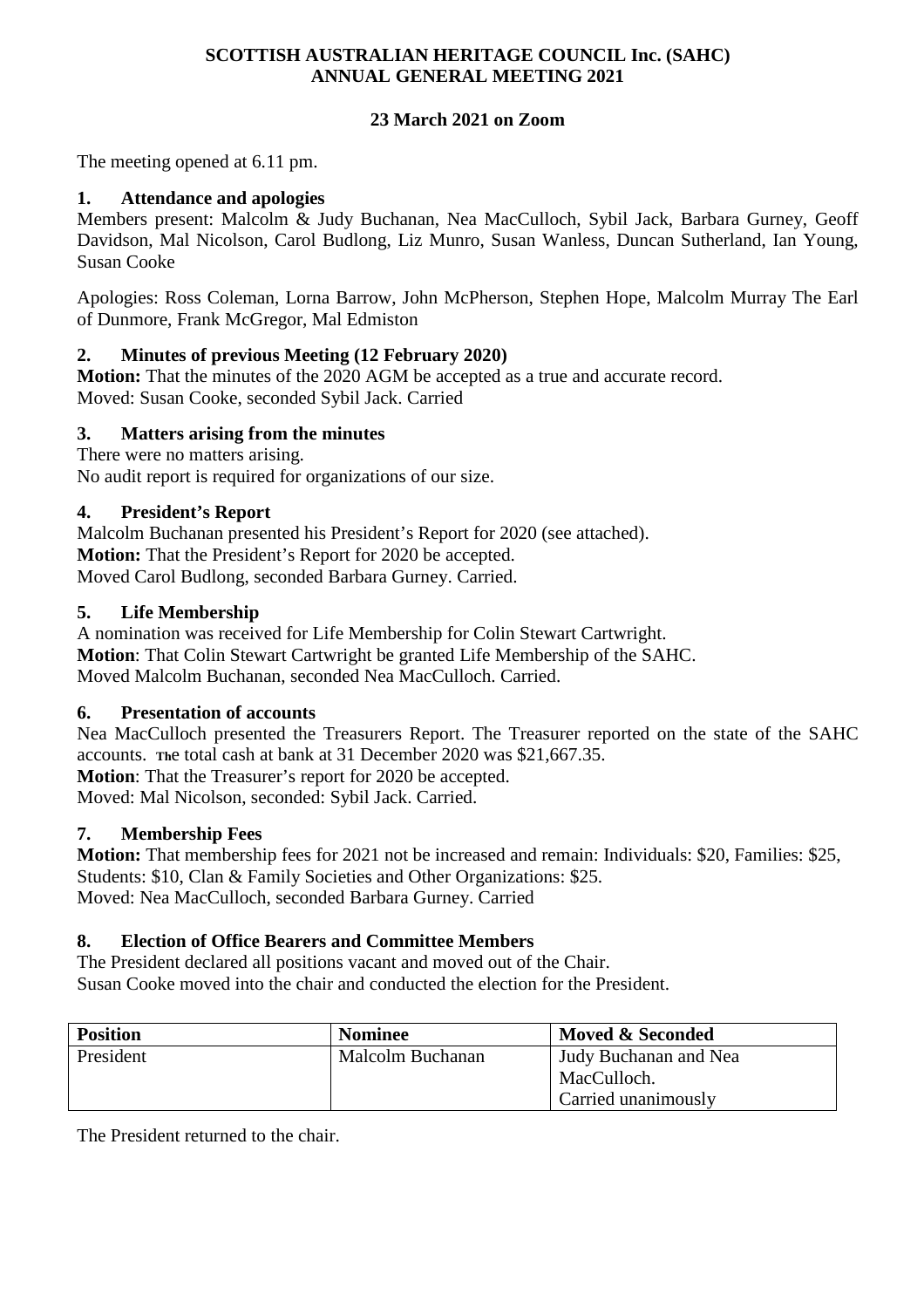The results of the election (all positions carried unanimously):

| rue results of the election (an positions carried unanimously).<br><b>Position</b> | <b>Nominee</b>         | <b>Moved &amp; Seconded</b>    |
|------------------------------------------------------------------------------------|------------------------|--------------------------------|
| <b>Deputy President</b>                                                            | Nea MacCulloch         | Susan Cooke & Sybil Jack       |
| Treasurer                                                                          | Nea MacCulloch         | Susan Cooke & Carol Budlong    |
| Secretary                                                                          | <b>Susan Cooke</b>     | Carol Budlong & Barbara Gurney |
| (Senior) Vice President &                                                          | <b>Barbara Gurney</b>  | Judy Buchanan & Susan Wanless  |
| <b>Genealogy Consultant</b>                                                        |                        |                                |
| Vice President - Clans                                                             | <b>Geoff Davidson</b>  | Susan Cooke & Nea MacCulloch   |
| Vice President - History                                                           | Sybil Jack             | Malcolm Buchanan & Judy        |
|                                                                                    |                        | Buchanan                       |
| Vice President - Newsletter                                                        | Vacant                 |                                |
| <b>Committee - Director Publicity</b>                                              | <b>Carol Budlong</b>   | Susan Cooke & Barbara Gurney   |
| (Media & Public Relations)                                                         |                        |                                |
| Committee - Director Media                                                         | Stephen Hope           | Nea MacCulloch & Geoff         |
| Production                                                                         |                        | Davidson                       |
| Committee - Membership                                                             | <b>Judy Buchanan</b>   | Malcolm Buchanan & Nea         |
|                                                                                    |                        | MacCulloch                     |
| Committee - Highland Dance                                                         | Liz Munro              | Susan Cooke & Nea MacCulloch   |
| Liaison                                                                            |                        |                                |
| Public Officer                                                                     | Nea MacCulloch         | Carol Budlong & Mal Nicolson   |
| Committee - Heraldry                                                               | Mal Edmiston           | Judy Buchanan & Ian Young      |
| Consultant                                                                         |                        |                                |
| Committee - History Consultant                                                     | To be followed up with |                                |
|                                                                                    | Lorna Barrow           |                                |
| Committee - Annual Program                                                         | <b>Barbara Gurney</b>  | Judy Buchanan & Susan Cooke    |
| Editor                                                                             |                        |                                |
| Committee - Scottish Week                                                          | Duncan Sutherland      | Sybil Jack & Liz Munro         |
| Manager                                                                            |                        |                                |
| Committee - Director                                                               | Vacant                 |                                |
| Sponsorship & Fundraising                                                          |                        |                                |
| Committee - Australian Tartan                                                      | Vacant                 |                                |
| Committee member without                                                           | Ian Young              | Judy Buchanan & Susan Cooke    |
| portfolio                                                                          |                        |                                |
| Committee member without                                                           | Mal Nicolson           | Susan Cooke & Susan Wanless    |
| portfolio                                                                          |                        |                                |
| Committee member without                                                           | <b>Susan Wanless</b>   | Barbara Gurney & Judy Buchanan |
| portfolio                                                                          |                        |                                |

# **9. Declaration of Election**

The President declared the election result as recorded. All Committee vacancies will be considered and filled by the SAHC Committee in due course. SAHC appointments would be made by the SAHC Committee.

### **10. General Business**

No other business was received for the AGM.

### **11. Next Meeting**

The next AGM meeting will be held in February 2022 on a date to be determined. This will be the AGM to be followed by a general Committee meeting.

The meeting closed at 7.07 pm.

Minutes accepted as a true record:

Signed: \_\_\_\_\_\_\_\_\_\_\_\_\_\_\_\_\_\_\_\_\_\_\_\_\_\_\_\_\_\_\_\_\_\_\_\_ Date: \_\_\_\_\_\_\_\_\_\_\_\_\_\_\_\_\_